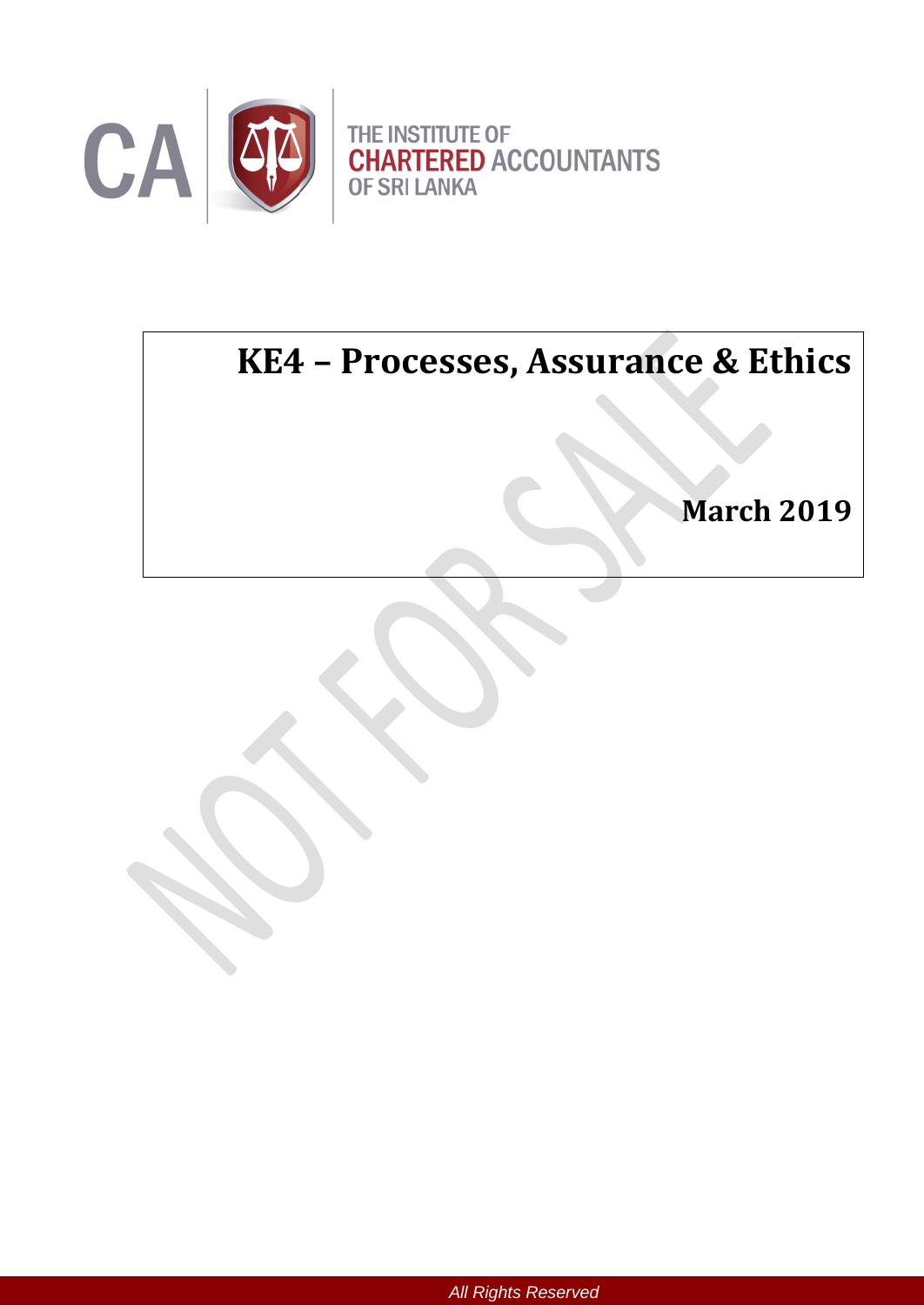# 1.1

விடை 01

| கற்றல் வெளிப்பாடு/கள்: $1.1.1$ |
|--------------------------------|
| சரியான விடை: B                 |

## 1.2

| ் வெளிப்பாடு/கள்: $1.1.3$<br>கற்றல் |  |
|-------------------------------------|--|
| சரியான<br>் விடை : (                |  |

பகுதி-  $01$ 

# 1.3

| கற்றல் வெளிப்பாடு/கள் $: 1.2.1$ |  |  |
|---------------------------------|--|--|
| சரியான விடை : B                 |  |  |
|                                 |  |  |

# 1.4

| கற்றல் வெளிப்பாடு/கள்: $2.1.2$ |  |
|--------------------------------|--|
| சரியான விடை : D                |  |

# 1.5

| கற்றல் வெளிப்பாடு/கள்: $2.2.1$ |  |
|--------------------------------|--|
| சரியான விடை : D                |  |
|                                |  |

1.6

|                 | கற்றல் வெளிப்பாடு/கள் $: 4.2.3$ |  |  |
|-----------------|---------------------------------|--|--|
| சரியான விடை : D |                                 |  |  |

# 1.7

| கற்றல் வெளிப்பாடு/கள்: $3.3.1$ |  |
|--------------------------------|--|
| சரியான_ விடை : D               |  |

### 1.8

| கற்றல்      | ) வெளிப்பாடு/கள்: 2.6.1 |
|-------------|-------------------------|
| சரியான விடை |                         |

# 1.9

| கற்றல் வெளிப்பாடு/கள் $: 5.1.2$ |  |
|---------------------------------|--|
| சரியான விடை<br>— : А            |  |

# 1.10

| கற்றல் வெளிப்பாடு/கள் $: 5.4.2$ |  |
|---------------------------------|--|
| சரியான விடை : B                 |  |

 $($ மொத்தம் : 20 புள்ளிகள்)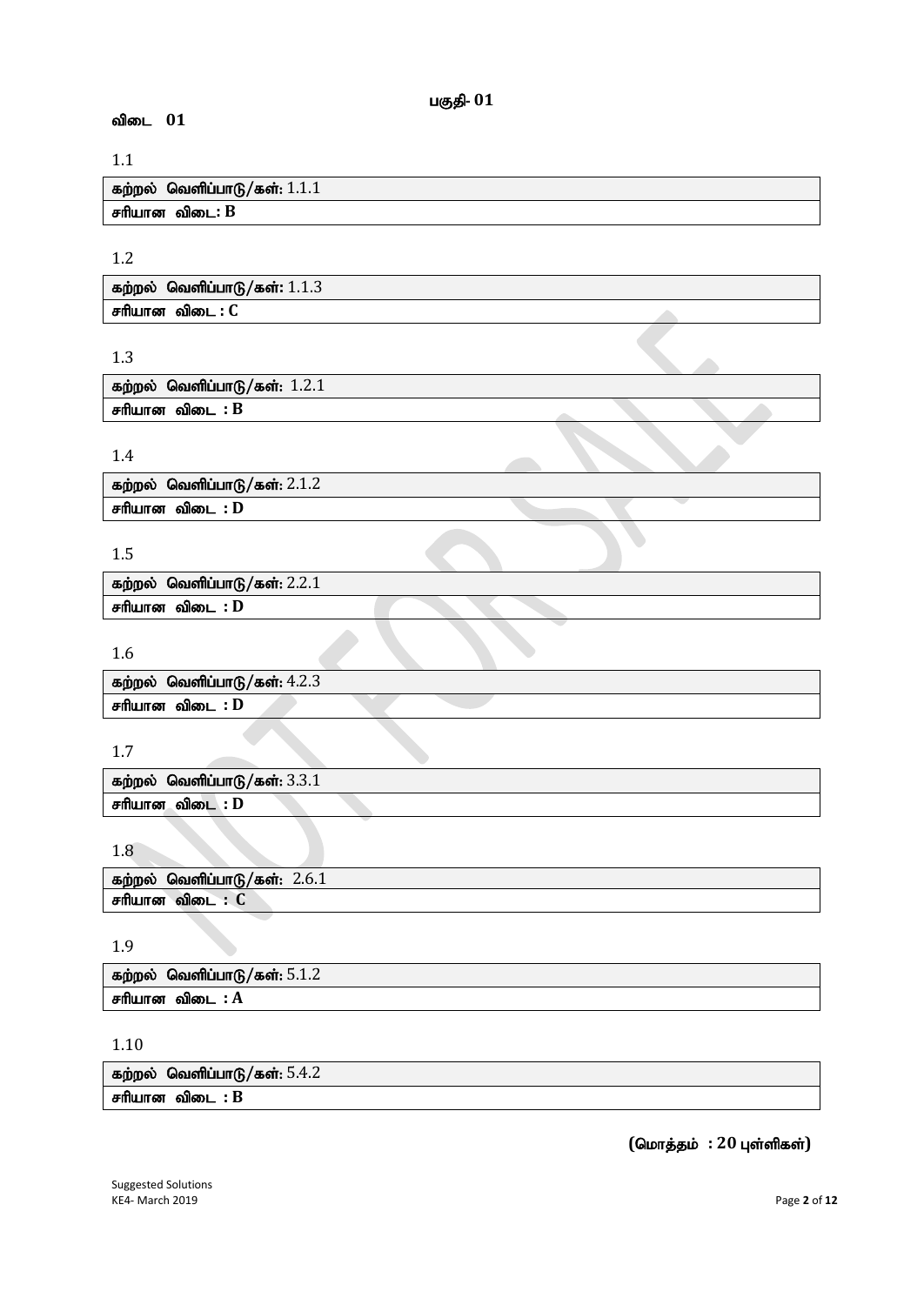#### விடை 02

2.1

#### கற்றல் வெளிப்பாடு/கள் : 1.3.1

 $G$ மாசடி இடர் இணக்கப்பாட்டு இடர் (சுகாதார நெறிவிதிகள்) நற்பெயர் இடர் பணியாளர்களின் தவறு விதிமுறைகளை சரியாக செய்யத் தவறுதல் உபகாணங்கள் பமுகடைகல் / செயலிமக்கல் வாடிக்கையாளர் முறைப்பாடுகளை சரியாக கையாளத் தவறுதல்

2.2

#### கற்றல் வெளிப்பாடு/கள் : 1.8.1

வெளிவாரிக் கணக்காய்வாளர்களின் தமது வருடாந்தக் கணக்காய்வுச் செயன்முறையின் ஒரு பகுதியாக நிதிசார் உள்ளகக் கட்டுப்பாடுகளின் பயனுறுதியினைக் கருத்தில் கொள்கின்றனர். அவர்கள் உள்ளக நிதிசார் கட்டுப்பாடுகளில் ஏதாவது பலவீனங்களினைக் கண்டறியுமிடத்து அது தொடா்பில் முகாமைத்துவத்திற்குத் தொியப்படுத்தல் வேண்டும். எனினும் உள்ளகக் கட்டுப்பாடுகள் தொடர்பில் வெளிவாரிக் கணக்காய்வாளர்கள் நேரடியான பொறுப்பினைக் கொண்டிருப்பதில்லை.

2.3

#### **கற்றல் வெளிப்பாடு/கள்: 1.5.3**

உள்ளகக் கட்டுப்பாடுகளானது பின்வரும் வகைகளின் நோக்கினை அடைவதற்கான நியாயமான உறுதிப்பாட்டை வழங்குவதற்காக வடிவமைக்கப்பட்டுள்ளது.

- 1. நிதி அறிக்கையிடல் நம்பகத்தன்மை
- 2. தொழிற்படு பயனுறுதித் தன்மை செய்வினைத்திறன்
- 3. சட்டம் விதிமுறைகளுடன் இணக்கப்பாடு

2.4

#### **கற்றல் வெளிப்பாடு/கள்: 1.6.2**

இவ்வாறான பிரச்சனைக்கு தீர்வு எட்டும் நோக்குடன் கம்பனிகள் ஒரு சுயாதீன நபருக்கு<br>இரகசியமாக உடன் பணிபுரிபவர்களினால் அல்லது முகாமையாளர்களால் மேற்கொள்ளப்படும் இரகசியமாக உடன் பணிபுரிபவர்களினால் அல்லது முகாமையாளர்களால் மேற்கொள்ளப்படும்<br>பிழையான செயல்களை கவனத்திற்கு கொண்டுவருவதற்கு ஏதாவது ஒரு குழல் ஓசை ்செயல்களை கவனத்திற்கு கொண்டுவருவதற்கு ஏதாவது ஒரு குழல் ஓசை<br>ப நிறுவும் ஆகவே குழல் ஓசை ஊழியர்களின் பிழையான செயல்கள் பற்றிய முறைமையை நிறுவும் ஆகவே குழல் ஓசை ஊழியாகளின்<br>தகவல்களை கவனத்திற்கு வராமல் இருப்பதை அல்லது கஎ வராமல் இருப்பதை அல்லது கண்டுப்பிடிக்கப்படாமல் இருப்பதை சுறைப்பதற்கான உள்ளகக் கட்டுப்பாடாக விளங்கும்.

2.5

#### **கற்றல் வெளிப்பாடு/கள் : 2.3.1**

வங்கி இணக்கக்கூற்றை பரிசோதிப்பதற்கான காரணங்களாவன:

- 1. காசேட்டிலுள்ள மீதியும், வங்கி பதிவேடுகளிலுள்ள மீதியும் சமனாக உள்ளதா என்பதை பரீட்சித்தல்.
- 2. காசேட்டிலுள்ள தவறுகளையும், விடுபட்டவைகளையும் கண்டுபிடித்தல்.
- 3. சில சமயங்களில் வங்கியால் செய்யப்பட்டுள்ள தவறுகளைக் கண்டுபிடித்தல்.<br>4. வங்கிக் கணக்கிலிருந்து வந்த எல்லாக் கொடுப்பவுகளுக்கும் சரியாச
- $\bf{4.}$  வங்கிக் கணக்கிலிருந்து வந்த எல்லாக் கொடுப்பவுகளுக்கும் சாியாகக் கணக்குக் காட்டப்பட்டுள்ளது என்பதற்கும் "பணம்" சம்பந்தமான கணக்கு பதிவேடுகள் அனைத்தும் | சரியென உறுதிப்படுத்துவதற்குமான கட்டுப்பாட்டு வழிமுறையாக வங்கி இணக்கக்கூற்று கணிக்கப்படுகிறது.

Suggested Solutions<br>KE4- March 2019 KE4- March 2019 Page **3** of **12**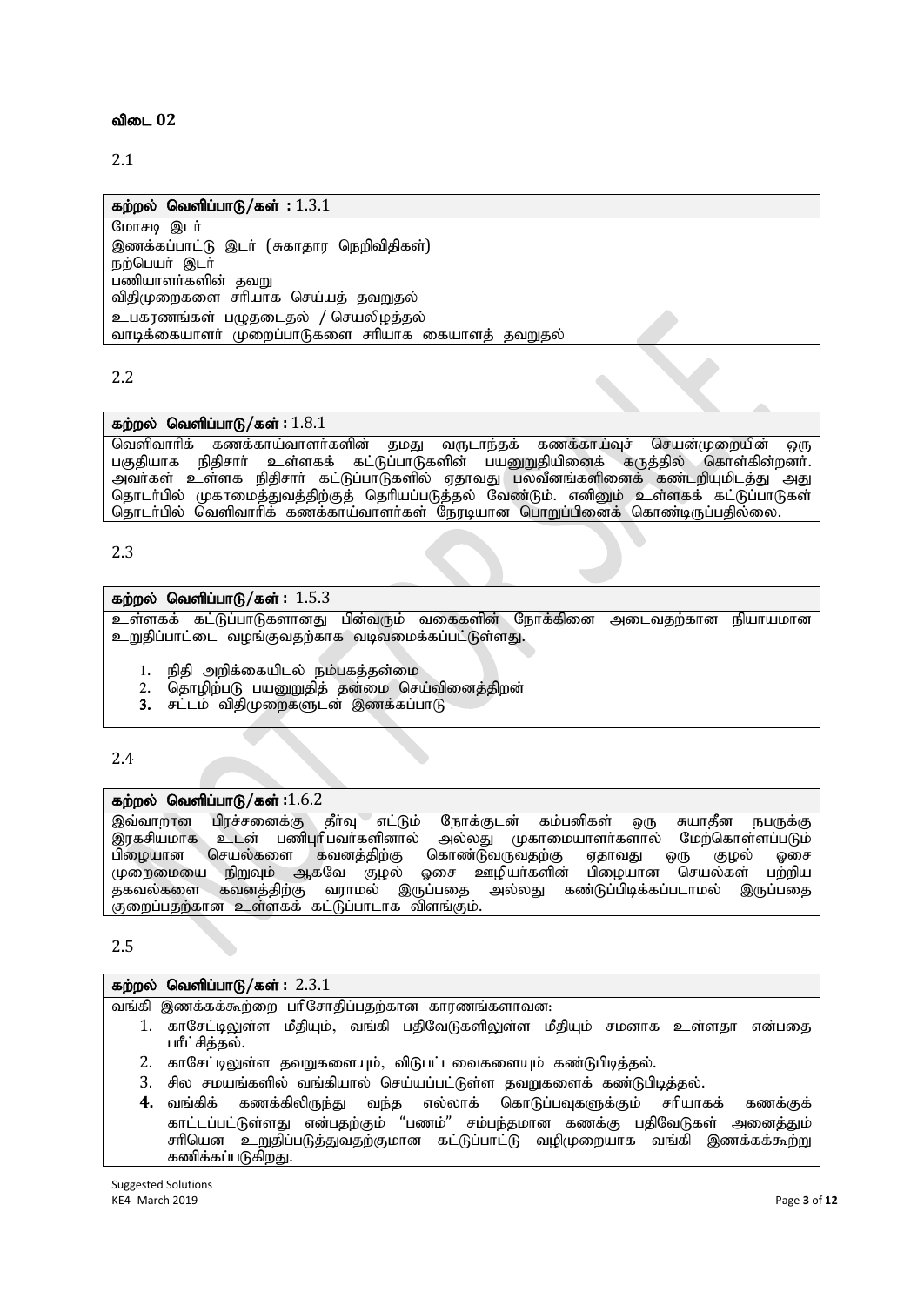#### கற்றல் வெளிப்பாடு/கள்: 2.4.1,

- Mjdk;> nghwp> cgfuz Kfhikj;Jtj;Jld; ,ize;j eltbf;iffs; gpd;\$wg;ggLtd அடங்கலாக இனம்காணல்.
	- $\Delta$ CAPEX பாதீட்டைத் தயாரித்தல் மற்றும் அங்கீகரித்தல் வரவு செலவுத் திட்டத்தை உருவாக்கலும் அங்கீகரித்<u>தலு</u>ம்
	- வழங்குனர் தேர்வு மற்றும் விலைகூறல் விதிமுறைகள்
	- மூலதனப்படுத்தல் மற்றும் தேய்மானம் செய்தல்
	- நிலையான சொத்து பதிவேடு
	- பௌதீக கட்டுப்பாடு
	- விற்று அகற்றுதல்

குறைந்த விலையில் ஏலம் கோராத ஒரு வழங்குனரை தெரிவு செய்தல்.

- 1. தெரிவு செய்யப்பட்ட அந்த வழங்குனா் குறிப்பிட்ட ஒப்பந்தம் சம்பந்தமான வேலையில் ுந்த அனுபவம் கொண்டவராக இருக்கலாம்.
- 2. தெரிவு செய்யப்பட்ட அந்த வழங்குனர் உபகரணங்களை துரிதமாக வழங்கக்கூடியவராக , இருக்கலாம்.<br>3. தெரிவு செய்யப்பட்ட
- அந்த வழங்குனர் விஷேட உபகரணங்களை மற்றைய நிறுவனங்களுக்கு வழங்கியதில் சிறந்த சாதனை பதிவுகளை கொண்டிருக்கலாம்.

2.7

#### **கற்றல் வெளிப்பாடு/கள் : 2.6.3**

பொருட்களின் குறைவான விலையிடல் / அதிக விலையிடல் அல்லது நகல் விலையினை<br>பட்டியலிடல் ஆகிய இடர்களை அறிவதற்கான மிகவும் பொருத்தமான கட்டுப்பாட்டு பொருத்தமான நடவடிக்கைகளாவன:<br>1. விற்பனைப்பட்டியலானது

- ஒருவரால் சரிபார்க்கப்பட்டு வேரொருவரால் அங்கீகரிக்கப்பட வேண்டும்.
- 2. விற்பனை பட்டியலிடல் கணனிமயமாக்கப்படல் வேண்டும்.<br>3. விற்பனை பட்டியலிடல் தொடர் இலக்கப்படுத்தல் வேண்டு
- 
- 3. விற்பனை பட்டியலிடல் தொடர் இலக்கப்படுத்தல் வேண்டும்.<br>4. மாதாந்த கூற்றுக்கள் வாடிக்கையாளர்களுக்கு அனுப்பப்பட்டு  $\dot{a}$ ற்றுக்கள் வாடிக்கையாளர்களுக்கு அனுப்பப்பட்டு வருமதி மீதிகள் உறுதிப்படுக்கப்பட வேண்டும்.

2.8

### **கற்றல் வெளிப்பாடு/கள்: 3.4.1**

உள்ளகக் கட்டுப்பாட்டின் குறைபாடுகள்

- 1. இது மோசடியான கொடுப்பனவுகளை செய்வதற்கு சந்தா்ப்பங்களை உருவாக்கலாம்.<br>ஆகக்கூடிய கொடுப்பனவுக்கான கட்டுப்பாட்டு முறைமை மோசடியின் தாக்கத்தை கொடுப்பனவுக்கான குறைக்கும்.
- 2. சில்லறை காசு கொடுப்பனவுகள் ஆகக்கூடிய சில்லறை காசேட்டு கொடுப்பனவுகளை தவிர்க்க இரு அகழிகளை செயற்படுத்தலாம். இது நிறுவனத்தில் சொத்து/காசினை மோசடி செய்வதற்கு வழிவகுக்கும்.
- 3. சில்லறை காசேட்டிற்கு குறிப்பிட்ட காசு வரையறையின்மை. ஆதலால் காசு மோசடிகளை சரியான நேரவிலகளில் கண்டுபிடிக்க முடியாமை.
- 4. குறுக்குக் கோடிடாது காசோலையினை வழங்குதல் காசு மீது களவாடற் சூழலை ஏற்படுத்தும்.

#### 2.9

#### **கற்றல் வெளிப்பாடு/கள்: 4.2.3**

|           | இரகசியம் பேணும் தத்துவம்                                                               |
|-----------|----------------------------------------------------------------------------------------|
|           | இரகசியம் பேணும் தத்துவமானது ஒரு முக்கியமான ஒழுக்க நெறிசாா் தத்துவமாகும். ஆனாலும்       |
|           | இரகசியம் பேணல் தத்துவத்தினை மீறுவதற்கு சட்டம் இடமளிக்கும் அல்லது கட்டாயப்படுத்தும் சில |
|           | சந்தா்பங்களும் காணப்படுகின்றன.                                                         |
| $\bullet$ | வெளிபடுத்தலானது சட்டத்தினால் அனுமதிக்கப்பட்டும் சேவை பெறுநா் அல்லது தொழில்             |
|           | கொள்வோரால் அதிகாரமளிக்கப்பட்டும் காணப்படல்.                                            |
| $\bullet$ | வெளிப்படுத்தலானது சட்டத்தினால் கட்டயாப்படுத்தப்பட்டிருத்தல். உதாரணமாக<br>சட்ட          |
|           | விசாரணைகளின் போது ஆவணங்களை அல்லது ஏனைய ஆதாரங்களை சமா்பித்தல்.                          |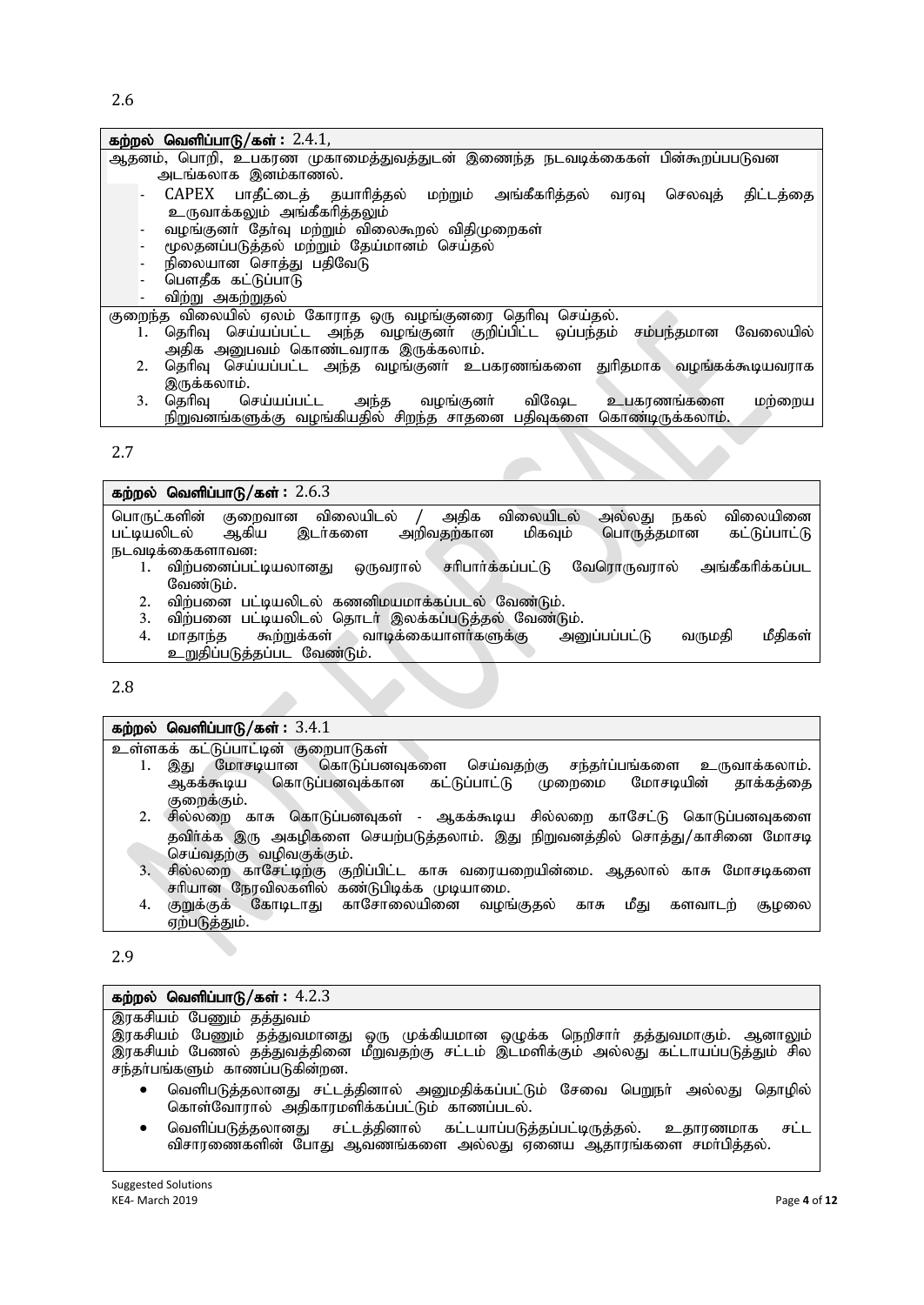2.10

|    | கற்றல் வெளிப்பாடு/கள்: $5.5.1$                                                   |
|----|----------------------------------------------------------------------------------|
|    | கணக்காய்வுச் சான்றுகளின் போதுமான தன்மை மற்றும் பொருத்தமான தன்மை தொடர்பாக         |
|    | கணக்காய்வாளரின் தீர்மானங்கள்                                                     |
| 1. | நிதிக்கூற்றின் மட்டத்தில் மற்றும் / அல்லது தனித்தனியான கொடுக்கல்<br>வாங்கல்      |
|    | மட்டத்திலோ இடரை மதிப்பிடுதல். இடா் அதிகரிக்கின்றமையால் மேலதிக<br>சான்று          |
|    | தேவைப்படுகிறது.                                                                  |
| 2. | பொருண்மை தன்மை வாய்ந்த விடயம் பொருண்மைத் தன்மை வாய்ந்த அம்சங்களில்               |
|    | இருந்து அனேகமான சான்றுகள் பெறப்படும். பொருண்மையற்ற அம்சங்கள்<br>அவை              |
|    | பொருண்மிய ரீதியாக சரியாக தோன்றுகின்றனவா என உறுதிப்படுத்த சாதாரணமாக               |
|    | மீளாய்வு மட்டும் செய்யப்படும்.                                                   |
| 3. | கணக்கீட்டு மற்றும் உள்ளகக் கட்டுப்பாட்டு முறைமைகளின் இயல்பு. கணக்காய்வாளா்       |
|    | தேவைப்படும் கணக்காய்வுச் சான்றுகளின் அளவை வரையறுத்து<br>அதிக<br>நம்பகக்          |
|    | தன்மையை சிறந்த கணக்கீட்டு மற்றும் உள்ளகக் கட்டுப்பாட்டு முறைமைகளின் மீது         |
|    | வைப்பார்.                                                                        |
| 4. | வணிகம் தொடர்பான கணக்காய்வாளரின் அறிவு மற்றும் அனுபவம். கணக்காய்வாளர்             |
|    | வணிகம் தொடா்பாக சிறந்த கடந்தகால அறிவை கொண்டிருக்கும் போதும் ஊழியா்களின்          |
|    | நோ்மையில் நம்பிக்கை கொண்டிருக்கும் போதும் குறைந்தளவு சான்றே தேவைப்படும்.         |
| 5. | கணக்காய்வு<br>செயன்முறைகளின் கண்டுபிடிப்பு. தொடர்புடைய கணக்காய்வு                |
|    | செயன்முறைகளிலிருந்தான கண்டுபிடிப்புகள் திருப்தியளிக்கும் போது (வருமானம் மீதான    |
|    | பரிசோதனைக் கட்டுப்பாடுகள்) குறைந்தளவு நிலையான பரிசோதனை<br>சான்றே                 |
|    | சேகரிக்கப்படும்.                                                                 |
| 6. | தகவலின் மூலம் மற்றும் நம்பகத்தன்மை சான்றானது நம்பகத்தன்மை<br>மிகுந்த             |
|    | மூலத்திலிருந்து பெறப்படும் போது (உதாரணம்: எழுத்து வடிவிலான சான்று) மூலமானது      |
|    | நம்பகத்தன்மையற்ற   (வாய்  மொழி  மூலம;)  இருக்கும்  போது  பெறப்படும்  சான்றை  விட |
|    | குறைவாகவே தேவைப்படும்.                                                           |
|    |                                                                                  |
|    |                                                                                  |
|    | (மொத்தம் :30 புள்ளிகள்)                                                          |
|    |                                                                                  |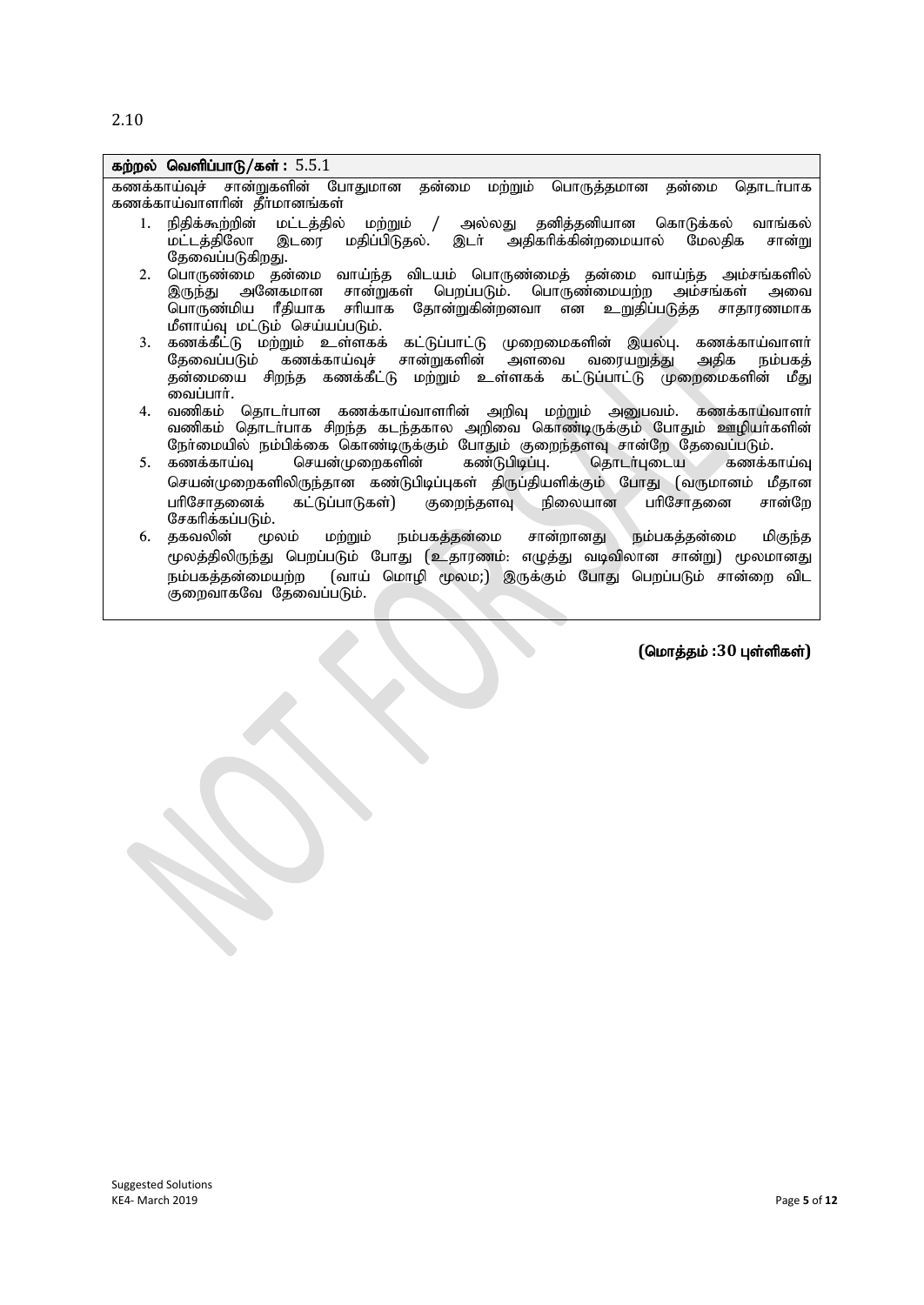#### விடை 03

#### தொடர்புடைய கற்றல் வெளிப்பாடு/ கள்: 2.4.1, 2.3.3

(a)

- 1. நிலையான சொத்தொன்றினை கொள்வனவு செய்வதற்கு முன்பு, தொடர்புடைய .திணைக்களத்தின் தலைவர் முலதனச் செலவு கோரல் விண்ணப்பத்தை பூர்த்தி செய்து, அதனை தலைமை கணக்காளருக்கு அனுப்புவார். துலைமைக் கணக்காளர்<br>கோரப்பட்ட கொள்வனவு CAPEX பாகீட்டில் அங்கீகரிக்கப்பட்டுள்ளதாவென கோரப்பட்ட கொள்வனவு CAPEX பாதீட்டில் அங்கீகரிக்கப்பட்டுள்ளதாவென<br>பரிசோதிப்பார். அங்கீகரிக்கப்பட்டுள்ளதெனின் கோரலை உறுதிப்படுத்தி அதனை அங்கீகரிக்கப்பட்டுள்ளதெனின் கோரலை கொள்வனவு உத்தியோகத்தருக்கு அனுப்பி வைப்பார்.
- 2. கொள்வனவு உத்தியோக்கத்தா் தகுதி வாய்ந்த விநியோகஸ்த்தாிடமிருந்து குறைந்தது 3 விலைக் கோரல்களை பெற்று அவற்றை தலைமை கணக்காளருக்கு அனுப்புவார்.<br>கலைமை கணக்காளர் அங்கீகரிக்கப்பட்ட CAPEX பாகீட்டிற்கு எகிராக தலைமை கணக்காளர் அங்கீகரிக்கப்பட்ட CAPEX பாதீட்டிற்கு எதிராக<br>விலைக்கோரல்களை பரிசோதித்து தொடர்புடைய திணைக்களத் தலைவருடன் .<br>விலைக்கோரல்களை பரிசோதித்து தொடர்புடைய திணைக்களத் தலைவருடன்<br>கலந்தாலோசித்து விண்ணப்பிக்கப்பட்ட பொருட்களின் விலை மற்றும் தரத்தை கலந்தாலோசித்து விண்ணப்பிக்கப்பட்ட பொருட்களின் கருத்திற் கொண்டு மிகவும் தகுதி வாய்ந்த விநியோகத்திற்கான மூலத்திடமிருந்தான கொள்வனவை பரிந்துரைப்பார்.
- 3. தலைமைக் கணக்காளர் கோரல்களை மற்றும் விண்ணப்பங்களை பரிந்துரையுடன் .<br>இணைந்து முகாமைத்துவ இயக்குனருக்கு அனுப்புவார்.
- 4. செலவு மிகையாயிருப்பின் (பாதீட்டில் பிரதிபலிக்கப்பட்ட செலவை விட உண்மையான செலவு அதிகமாயிருப்பின்) சொத்தை கொள்வனவு செய்யும் வேளை / போது<br>மேலிதிக செலவு சபையின் அங்கீகாரத்திற்காக சமா்ப்பிக்கப்பட வேண்டும். பின் அங்கீகாரத்திற்காக சமாப்பிக்கப்பட வேண்டும்.<br>- ஏற்பட வேண்டிய தேவை ஏற்படின், முகாமைத்துவ செலவானது அவசரமாக இயக்குனா் பணிப்பாளா் சபையிடமிருந்தான காப்பு அங்கீகாரத்துடன் (covering approval) மூலதன செலவை அங்கீகரிப்பார்.
- 5. தொடர்புடைய திணைக்களத்தின் தலைவர் விநியோகிக்கப்பட்ட நிலையான சொத்தை கொள்வனவு கோரலில் கூறப்பட்டுள்ள அளவு, தரம் மற்றும் செயற்பாடுகளுக்கு அமைவாக உள்ளதாவென பரிசோதிப்பார்.
- 6. கொள்வனவு உத்தியோகத்தா் கொள்வனவு கோரலுக்கு எதிராக ஆதனம், பொறி மற்றும் உபகரணத்திற்கான விநியோகத்தா் பட்டியலிலுள்ள விபரங்கள், மற்றும்<br>பௌதீக இருப்பை பாிசோதிப்பதுடன் கொடுப்பனவுக்கான பட்டியலையும் கொடுப்பனவுக்கான அங்கீகரிப்பார்.

(b)

- வணிகம் காசை மட்டுமே ஏற்றுக்கொள்கின்றது. இதன் அர்த்தம் குறிப்பிடத்தக்களவு /<br>கணிசமான அளவு காசு தினமும் திரட்டப்படுகின்றது. மேலும் காசாளர் மற்றும் கணிசமான அளவு காசு தினமும் திரட்டப்படுகின்றது. மேலும் காசாளா் மற்றும்<br>ஏனைய ஊமியா்களும் பணக்கை முகாமை செய்வகற்காக பணிக்கு பணத்தை முகாமை செய்வதற்காக பணிக்கு<br>i விளைவாக காசு திருடப்படுவதற்கான அல்லது அமா்த்தப்படுகிறாா்கள். இதன் ஊழியா்களாலோ காசு தவறாக கையாளப்படுவதற்கான சாத்தியம் உள்ளது.
- $\bullet$  அனைத்து வாடிக்கையாளர்களுக்கும் பெறுவனவுச்சிட்டை வழங்கப்படாமைக்கான இடர் உள்ளது. இவ்வாறு இருக்கும் பட்சத்தில் காசானது மேற்கொள்ளப்பட்ட அனைத்து விற்பனைகளுக்கும் கிடைக்கக் கூடியதாக அல்லது திரட்டக்கூடியதாக இருக்கின்றதா என்பதை மதிப்பீடு செய்வது கடினமாக இருக்கலாம். காசை தவறாக கையாளுவதற்கான இடர் மேலும் இருக்கிறது.
- வாடிக்கையாளர்களுக்கு தவறான காசுப் பெறுவனவுச்சிட்டை வழங்குவதற்கான இடர் காணப்படுகின்றது. நாளாந்த விற்பனைகள் திரட்டப்பட்ட காசுடன் கணக்கிணக்கம் செய்யப்படின் இணக்கமின்மைகள் காணப்படலாம்.
- கடை நீட்டிக்கப்பட்ட நேரம் மற்றும் வங்கி விடுமுறைமை உள்ளடக்கிய நாட்களிலும் திறந்து இருப்பதால், வங்கியிலோ அல்லது வேறு இடத்தில் பணத்தை பாதுகாப்பாக வைப்பதற்கான முறையான கட்டுப்பாடுகள் இல்லாத போது பணமானது திருடர்களால் களவாடப்படலாம்.

 $($ மொத்தம் : 10 புள்ளிகள்)

Suggested Solutions<br>KE4- March 2019 KE4- March 2019 Page **6** of **12**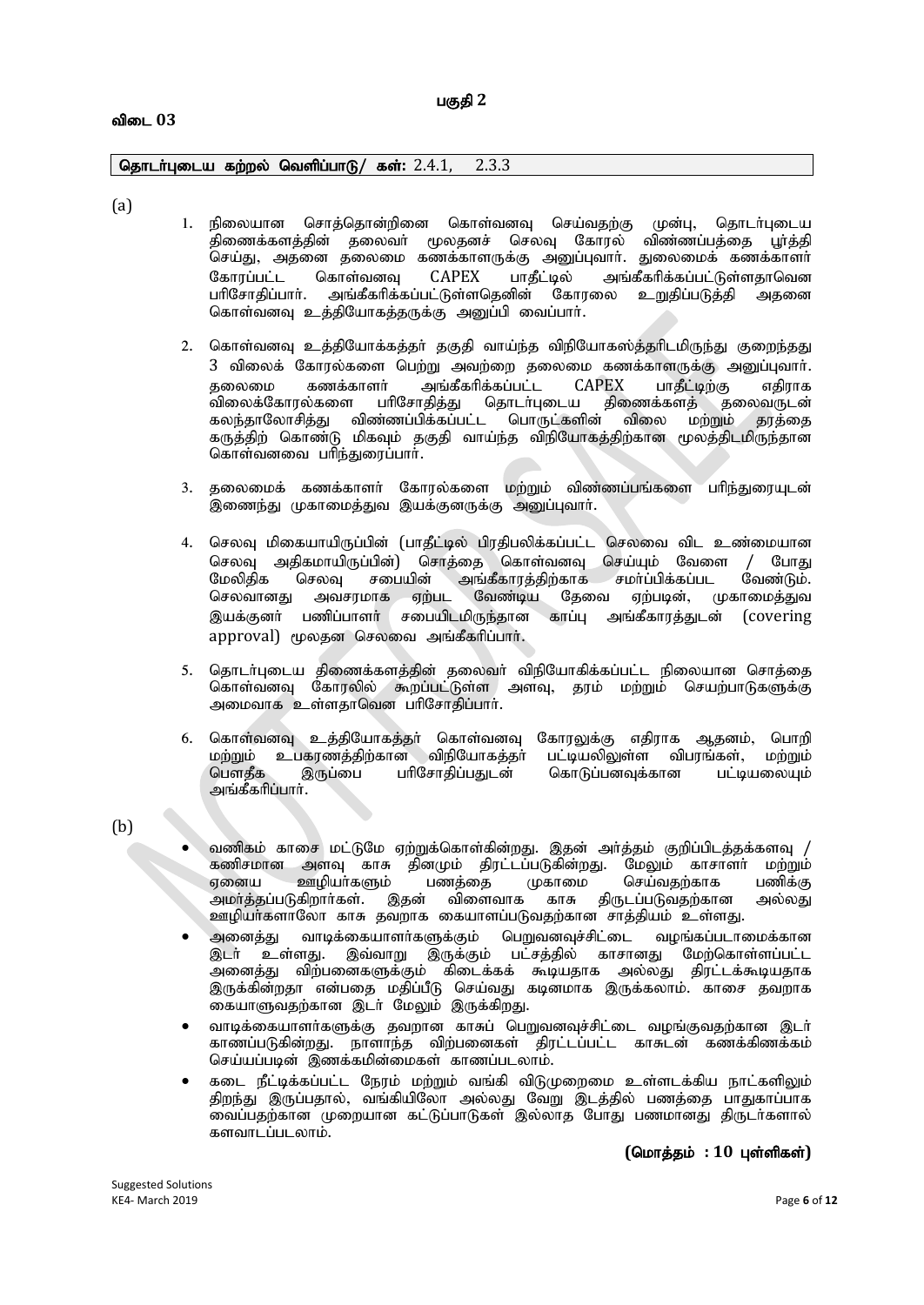#### தொடர்புடைய கற்றல் வெளிப்பாடு/ கள்:  $3.2.1, 4.2.2$

- $(a)$  உள்ளகக் கட்டுப்பாடு முறைமைகளின் உள்ளார்ந்த வரையறைகள்
	- 1. கொள்வனவு முகாமையாளர் தவறுதலாக கட்டளைகளை மேற்கொள்ளல் மனிதத் தவறு.<br>கணக்காளர்
	- 2. கணக்காளர் மற்றும் கொள்வனவு முகாமையாளர் களவாடப்பட்ட பணத்தை தம்மிடையே பகிா்ந்து கொள்ளல். - கூட்டிணைவு நோக்கங்கள்.
	- 3. கட்டளையை மேற்கொள்வதற்கான தொழிற்பாட்டு இயக்குனரின் அறிவுறுத்தல்கள் -கட்டுப்பாடுகளை மீறுதல்.
	- 4. முறைமையில் ஏற்படும் பிரச்சனைகள் மென்பொருள் தவறுகைகள்.<br>5. கவறான மலரை வாடிக்கையாளருக்கு விநியோகிக்கல் மனிகக் கூ
	- தவறான மலரை வாடிக்கையாளருக்கு விநியோகித்தல் மனிதத் தவறு
- (b) கணக்காளர்கள் தமது தொழில் கொள்வோர் மற்றும் சேவை பெறுநர்கள் தொடர்பில் தாம் என்ன செய்கிறோம் என்பதிலும் அதனை சரியாகச் செய்கின்றோம் என்பது தொடர்பிலும் பொறுப்பினைக் கொண்டுள்ளார்.

தொழிற்திறன்சார் திறமை மற்றும் துல்லிய கவனத்தத்துவமானது கணக்காளர்களுக்கும் பின்வரும் வகையில் பொறுப்பினை ஏற்படுத்துகின்றது.

- ் தமது சேவை பெறுநா்கள் மற்றும் தொழில்கொள்வோா் திறன் வாய்ந்த தொழில்சாா்<br>சேவையினைப் பெற்றுக்கொள்வதனை உறுதிசெய்யும் விதமாக தேவையான பெற்றுக்கொள்வதனை உறுதிசெய்யும் தொழில்திறன்சார் அறிவு மற்றும் திறன் மட்டங்களைப் பேணுதல்.
- தொழில்திறன்சாா் சேவைகளை வழங்கும் போது உாிய தொழில்நுட்ப மற்றும் தொழிற்திறன்சாா் நியமங்களுக்கு இணங்கி மிகக் கவனமாகச் செயற்படல்.

 $($  மொத்தம் : 10 புள்ளிகள்)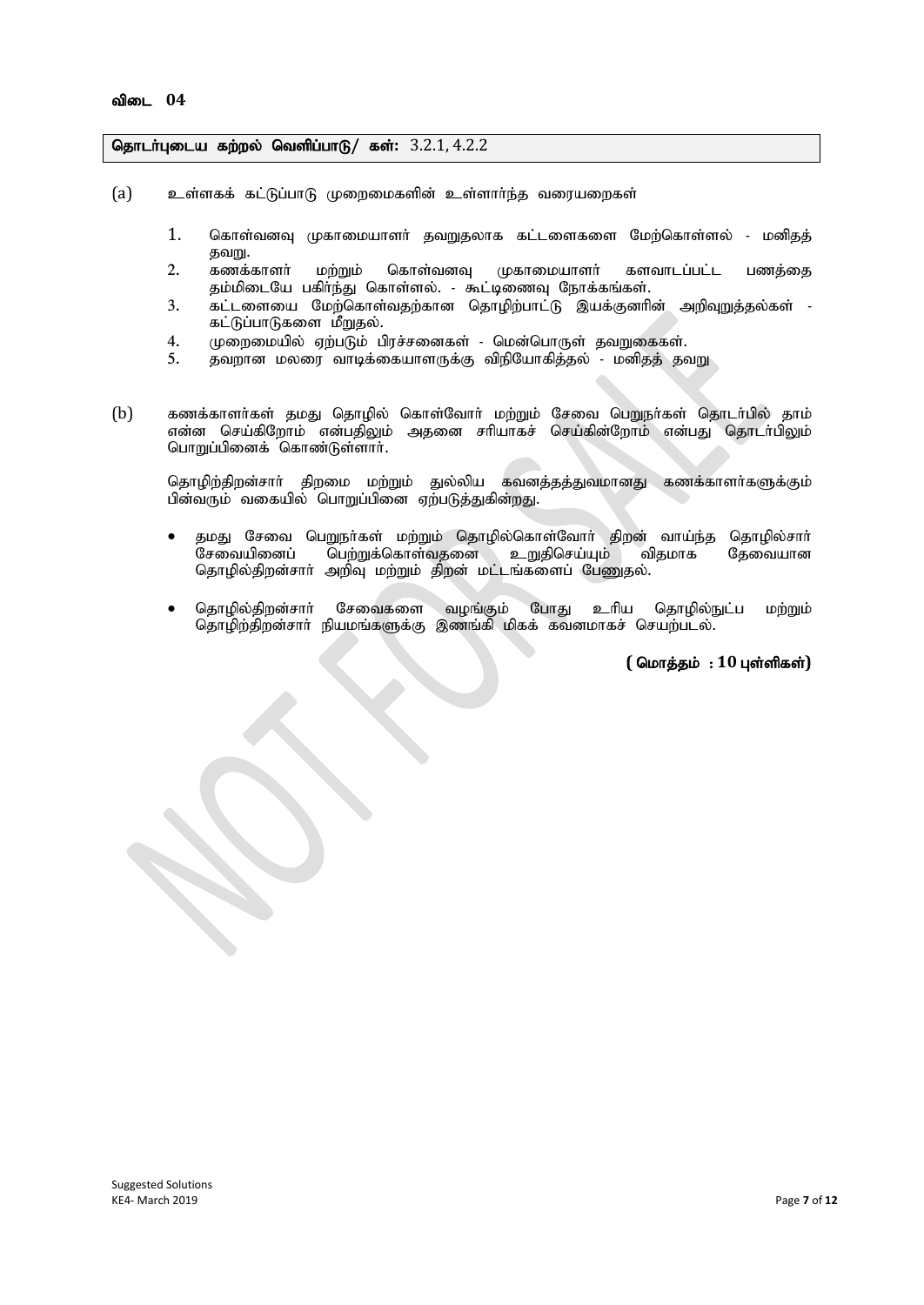#### கற்றல் வெளிப்பாடு/ கள்: 5.1.1

(a)

- உறுதிப்பாட்டு நியமனம் மூன்று தரப்பு உறவுமுறையை உள்ளக்கியுள்ளது. (வேறுவேறான தரப்புகள்)
	- உக்கேசபயனாளி :உறுகிப்பாட்டு அறிக்கையை வேண்டி நிற்கும் நபாரன உக்கேச பயனாளி
	- மீளாய்வ/ மீள்பார்வை செய்யப்பட வேண்டிய விடயப்பொருளை கயாரிப்பகற்கு பொறுப்பான நிறுவனமான பொறுப்பு வாய்ந்த தரப்பு
	- உறுதிப்பபாட்டை வழங்குபவா் மற்றும் விடயப் பொருளை மீளாய்வு செய்பவருமான தொழில்திறன்சார் சேவையை வழங்குபவரான தொழில் நடத்துனர் (i.e.கணக்காளர்)
- இரண்டாவது அம்சம் பொருத்தமான விடயப்பொருளாகும். பொறுப்பான தரப்பால்<br>- தயாரிக்கப்படுவதுடன் சரிபார்த்தலையும் வேண்டி நிற்கும் தரவே பொருத்தமான ு,<br>தயாரிக்கப்படுவதுடன் சரிபார்த்தலையும் வேண்டி விடயப்பொருளாகும் இது நிதிப் பெறுபேறு (உ.ம் வரலாற்று நிதித் தகவல்), நிதி சார்ந்த தகவல் (உ.ம் பிரதான பெறுபேற்று குறிகாட்டிகள்), படிமுறைகள் (உ.ம்<br>உள்ளகக் கட்டுபாடுகள்) மற்றும் நடத்தைகள் (உ.ம் சட்டங்கள் மற்றும் உள்ளகக் கட்டுபாடுகள்) மற்றும் நடத்தைகள் (உ.ம் சட்டங்கள் மற்றும் விதிமுறைகளுடனான இணக்கப்பாடு) முதலான பல விதமான வடிவங்களில் காணப்படலாம்.
- பொருத்தமான மூலப்பிரமாணமானது உறுதிப்பாட்டு நியமனத்தில் தேவைப்படுவதாகும்.<br>விடயப் பொருளானா் மதிப்பிடப்படுவதற்காகவும் அபிப்பிரயாம் ஒன்றினை  $f$ மதிப்பிடப்படுவதற்காகவும் அபிப்பிரயாம் பெறுவதற்காகவும் மூலப்பிரமாணத்திற்கு எதிராக ஒப்பிடப்படும். இந்த அடிப்படையானது விடயப்பொருளின் இயல்பில் தங்கியிருக்கும்.
- தேவையான உறுதிப்பாட்டு மட்டத்திற்கு உதவியளிக்கும் வகையில் பொருத்தமான போதுமான சான்றுகள் சேகரிப்பட வேண்டும்.
- உறுதிப்பாட்டு அறிக்கையானது உத்தேச பயனாளி மற்றும் பொறுப்பான தரப்பிற்கும் தொழில் நடத்துநரால் தரப்படும் அபிப்பிரயாமாகும்.

(b)

(i)

நியாயமான உறுதிப்பாடு எனப்படுவது கணக்காய்வாளர் உயர்வான ஆனால்<br>முழுமையானதல்லாத மட்டத்திலான உறுதிப்பாட்டை வழங்குகிறார் என்பதுடன் .<br>முழுமையானதல்லாத மட்டத்திலான உறுதிப்பாட்டை வழங்குகிறாா் என்பதுடன்<br>கணக்காய்வுக்குட்படுத்தப்பட்ட நிதித்தகவல்கள் உண்மையானதும் செம்மையானதுமான ்கணக்காய்வுக்குட்படுத்தப்பட்ட நிதித்தகவல்கள் உண்மையானதும் செம்மையானதுமான<br>நோக்கினை வெளிப்படுத்துகின்றன அல்லது பொருண்மைத் தன்மை வாய்ந்த வெளிப்படுத்துகின்றன வழுக்கூற்றுக்களில் இருந்து விடுபட்டது என்பதை குறிப்பிட போதுமானதும் சரியானதுமான வேலையை மேற்கொள்கிறார் என்பதையும் குறிக்கிறது.

எதிா்மறை உறுதிப்பாட்டு அறிக்கை என்பது கணக்காய்வாளரால் மீளாய்வு செய்யப்படும் தகவல் பொருண்மைத் தன்மை வாய்நத வழுக்கூற்றுக்களிலிருந்து விடுபட்டது என்பதை<br>குறிக்க கணக்காய்வாளர் கவனத்திற்கு எதுவும் வரவில்லை என வழங்கும் கணக்காய்வாளா் கவனத்திற்கு எதுவும் வரவில்லை என வழங்கும்<br>கப்பட்ட மட்டத்திலான உறுதிப்பாட்டை குறிக்கிறது. இருப்பினும் வரையறுக்கப்பட்ட மேற்கொள்ளப்பட்ட வேலையின் அளவு சாதாரணமாக குறைவாக உள்ளதால் குறைந்தளவு நம்பிக்கையை இவ்வறிக்கையின் மீது வைக்கப்படுகிறது.

(ii)

எதிா்மறை உறுதிப்பாட்டை பெற்றுக்கொள்வதில் உள்ள அனுகூலங்கள் பின்வருவனவற்றை உள்ளடக்கும். நியாயமான உறுதிப்பாட்டு எதிர் எதிர்மறை உறுதிப்பாடு

- 1. நியாயமான உறுதிப்பாட்டை விட குறைவாக இருந்த போதும் தகவலானது<br>நம்பகத்தகுந்ததாக இருப்பதால் நிதித் தகவலின் பயனாளா் சிறிது ஆறுதலைடய நம்பகத்தகுந்ததாக இருப்பதால் நிதித் தகவலின் பயனாளா் சிறிது ஆறுதலைடய  $(\mathfrak{p}\mathfrak{p}\mathfrak{s})$ றது (போதுமான உறுப்பாடு).
- 2. நிதித் தகவலானது தொழில்திறன்சார் கணக்காளரினால் மீளாய்வு செய்யப்படுவதால் அறிக்கையானது நிதித் தகவலுக்கு நம்பகத்தன்மையை சோக்கின்றது.
- 3. அறிக்கையானது முழுமையான நியாயமான உறுதிப்பாட்டை பெறுவதை ஒப்பிடுமிடத்து செலவுச் சிக்கனமானது

 $($  மொத்தம் : 10 புள்ளிகள்)

Suggested Solutions<br>KE4- March 2019 KE4- March 2019 Page **8** of **12**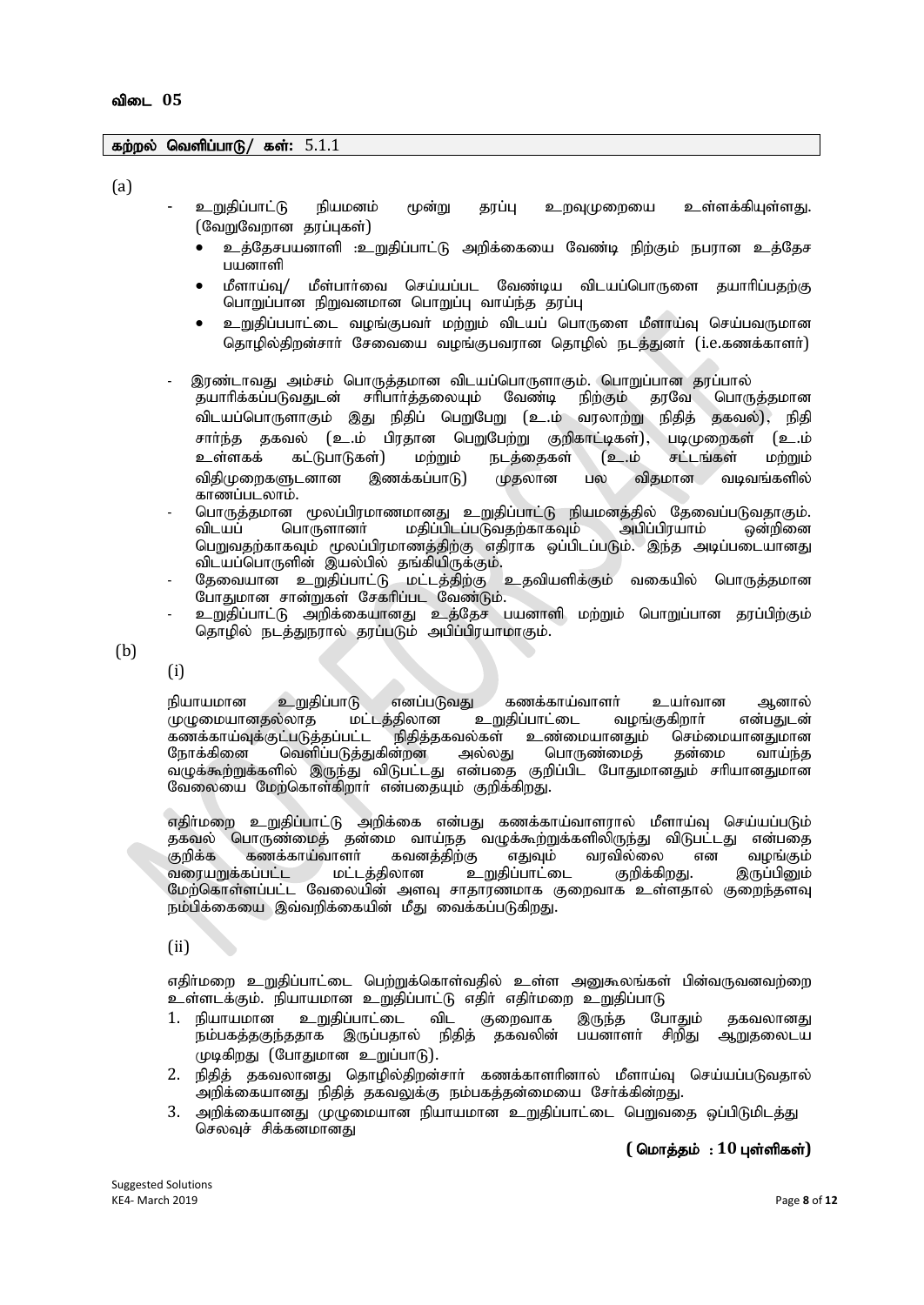### தொடர்புடைய கற்றல் வெளிய்பாடு/ கள்: 5.5.3, 5.5.4

- 1. விரிவான விதிமுறைகளின் பரிசோதனை
	- 1. பரிசோகனை செய்கல்
	- 2. அவதானித்தல்
	- 3. விசாரணை மற்றும் உறுதிப்படுத்தல்
	- 4. மீள் கணிப்பிடல்
	- 5. மீள் செயன்முறை
	- $6.$  பகுப்பாய்வ விகிமுறைகள்
- 2. வருமதிக் கணக்குகள் மீதான கணக்காய்வுச் சான்றின் பொருத்தப்பாடு மற்றும் நம்பகத்தன்மை
	- $\bullet$  உகந்த தன்மை என்பது கணக்காய்வு விதிமுறை மற்றும் கவனத்திற்கொள்ளப்படும் உறுதிச்சொல் என்பவற்றுடனான தா்க்க ரீதியான தொடா்புடன் சம்பந்தப்படுகிறது.
	- மோகன் வருமதி கணக்குகளை கணக்காய்வு செய்யும் போது எத்தகைய உறுதிக்கூற்றுக்களை மேற்கொள்ள வேண்டுமென்பதை கருத்திற்கொள்ள வேண்டும். .<br>இவை உரிமைகள் மற்றும் பொறுப்புக்கள், முழுத்தன்மை மதிப்பீடு மற்றும் ஒதுக்கீட்டை<br>உள்ளடக்கியதாகும். ஆகவே மோகன் பொருத்தமான உறுதிக்கூற்றை குறிப்பிட உள்ளடக்கியதாகும். ஆகவே மோகன் பொருத்தமான உறுதிக்கூற்றை குறிப்பிட<br>கணக்காய்வுச் சான்றை பெறவேண்டும். உதாரணமாக கடன்பட்டோருடனான கணக்காய்வுச் சான்றை பெறவேண்டும். உதாரணமாக கடன்பட்டோருடனான ஒப்பந்தத்தை ஆய்வு செய்யும்போது கடன்பட்டவருக்கு வழங்கப்பட்ட பட்டியலானது (முழுத்தன்மை, கடன்பட்டோரிடமிருந்து உரிய தொகையை நிறுவனம் வசூலிப்பதற்கான உரிமைக்கான சான்றை வழங்குகிறது.
	- நம்பகத்தன்மை என்பது தயாரித்தல் மற்றும் பராமரித்தல் மீதான கட்டுப்பாடுகள் .<br>உள்ளடங்கலான தகவல்களின் சான்றுகள் மற்றும் இயல்பு என்பவற்றினால் செல்வாக்கு செலுத்தப்படுகின்றது.
	- உதாரணமாக உள்ளக மூலகங்களை காட்டிலும் வெளியக மூலங்கள் நம்பகத்தன்மை கூடியது. வியாபார வருமதிகளின் முழுமைத்தன்மையை உறுதிப்படுத்தல், சரிபாாக்கும் போது மோகன் ஐந்தொகை திகதியிலுள்ளவாறான தெரிவு செய்யப்பட்ட கடன்பட்டோரிடமிருந்து உறுதிப்படுத்தலை வேண்டலாம். இதே போன்று மோகன் தான் பெற்றுக்கொண்ட கணக்காய்வுச் சான்று நம்பகமான மற்றும் அவை மோசடி செய்யப்படவில்லை என்பதை உறுதிசெய்து கொள்ளவேண்டும். கணக்காய்வுச் சான்றின் நம்பகத்தன்மையை உறுதிப்படுத்துவதில் தொழில்சாா் ஐயம் முக்கியமானதாகும்.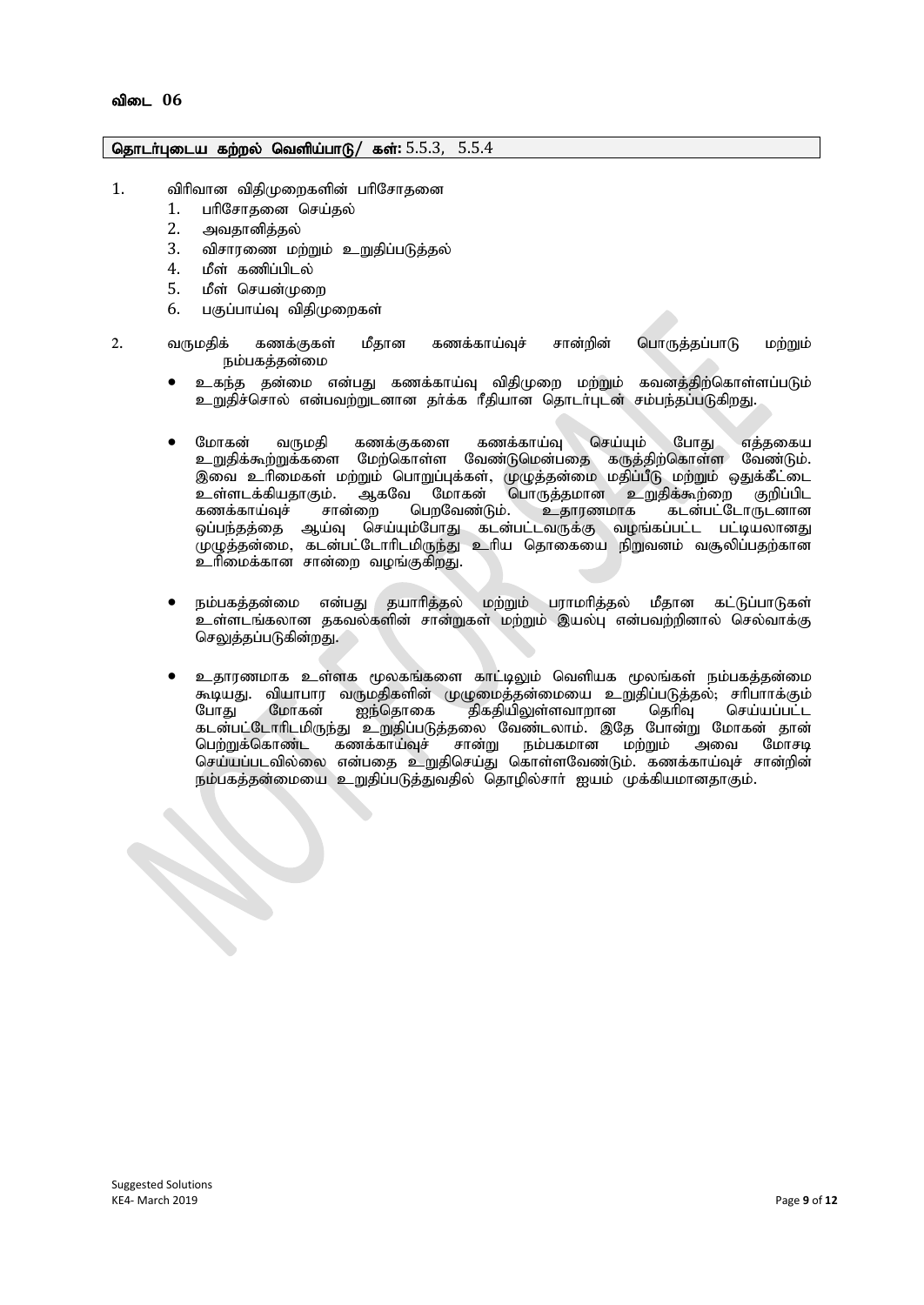#### விடை 07

தொடர்புடைய கற்றல் வெளிப்பாடு/ கள்: 2.1.3, 2.2.2, 2.5.1

(a)

- (b) mjpfg;gbahd tpiyapy; rpl;ilapLtjw;fhd ,lh; epWtdk; toq;FeUld; tpiy தொடா்பாக ஒப்புக் கொண்டது. உடன்படிக்கை காலாவதியாவதற்கு முன்பாக ஒப்பந்தத்தை மீள்புதுப்பிக் தவறும் பட்சத்தில் Sigma விடமிருந்து அதிக விலையை அறவிடுவதற்கான இடர் காணப்படுகிறது. இது கொள்வனவுச் செலவை அதிகரிக்கச் செய்யும்.
- (c) கொள்வனவாளா்களுக்கு பொருளின் தரமானது முக்கியம் வாய்ந்தது மூலப்பொருளின் தரம் முடிவுப் பொருளில் தாக்கத்தை ஏற்படுத்தும். பொருட்களை வழங்கும் விநியோகத்தா தரம் சம்பந்தமான பிரச்சனைகளை எதிர்கொள்வதுடன் சிக்மாவால் தரமான பொருட்களை பெற்றுக்கொள்ள முடியாத இடரும் காணப்படுகிறது.
- (d) மூலப்பொருட்களானவை நீண்ட காலம் பெறுவனவாக காத்திருப்பதால் பதிவழிக்கபட்டது.<br>இது உற்பத்தி திட்டத்தை முறையாக கவனத்திவ் கொண்டு கொள்வனவை இது உற்பத்தி திட்டத்தை முறையாக கவனத்திவ் கொண்டு கொள்வனவை<br>மேற்கொள்ளாததையும் மற்றும் கொள்வனவுக்கான தேவைப்பாடுகளை சரியாக மேற்கொள்ளாததையும் மற்றும் மதிப்பிடாததையும் குறிக்கின்றது. ஆகவே, அதிகப்படியான பொருட்களை கொள்வனவு செய்வதற்கான உயர் இடரும் உள்ளது.

(e)

- (a) **கொடுபடாத சம்பளங்களுக்கான அறிக்கை**: ஊழியா்களால் திரட்டப்படாத ஊதியம் மீதான் கட்டுப்பாட்டை வைத்திருப்பதற்கும் இது பிற்பாடு சரியான ஊழியருக்கு கையளிக்கப்டும் என்பதை உறுதி செய்வதற்காகவும் தயாரிக்கப்படுகிறது.
- (b) **மேலதிக வேலை பட்டியல்**: இது, திணைக்கள முகாமையாளரின் அனுமதியுடன்<br>வேலை செய்வதற்கு வேண்டப்பட்ட ஊழியர்களுக்கு மேலதிக வேலைக்கான வேலை செய்வதற்கு வேண்டப்பட்ட ஊழியா்களுக்கு மேலதிக கொடுப்பனவு செய்யப்படுகிறது என்பதை உறுதிப்படுத்துகிறது.
- (c) **மாதாந்த சம்பள பதிவேட்டு அறிக்கை**: நிறுவனத்தால் பணிக்கு<br>அமா்த்தப்பட்டவா்களுக்கு மட்டுமே சம்பளம் : கூலிகள் கொடுப்பனவு அமா்த்தப்பட்டவா்களுக்கு செய்யப்படுகிறது என்பதை உறுதிப்படுத்த.
- $(d)$  சம்பளப் பதிவேடு இணக்கப்படுத்தல்: ஊழியர்கள் சரியாக கொடுப்பனவு செய்யப்பட்டிருக்கிறார்கள், சம்பளச் செலவினங்கள் பொதுப் பேரேட்டில் சரியான<br>கணக்குகளில் பிரயோகிக்கப்பட்டிருக்கின்றது, உள்நாட்டு வருமான fzf;Ffspy; gpuNahfpf;fg;gl;bUf;fpd;wJ> cs;ehl;L tUkhd திணைக்களத்திற்கு அறிக்கையிடப்பட்டுள்ளது என்பதை சரி பார்ப்பதற்கு.
- (f)
- (i) ஒவ்வொரு உற்பத்தி அலகும் வித்தியாசமானது அவற்றிற்கான விலைகளும் வேறுபட் ட்வை மற்றும் மூலப்பொருட்களுக்கான நுகாவும் சிறியளவில் வேறுபட்டது. மாற்ற ல்களுக்கான சரியான பதிவு இல்லத போது உண்மையான நுகா்வு மற்றும் உற்ப த்தியில் ஈடுபடுத்தப்பட்ட செலவை திருத்தமாக மதிப்பிடமுடியாது.
	- e உட்திருப்பிய பொருட்கள் சரியாக பதிவு செய்யபடாதபோது அத்தகைய பொருட்கள்<br>தவறாக கையாளப்படுவதற்கானவோ அல்லது வீணடிக்கப்படுவதற்கான இடர் கையாளப்படுவதற்கானவோ உள்ளது. மோசடிக்கான வாய்ப்பும் காணப்படும்.
- $(ii)$  மாற்றல்கள் பொருட்கள் மாற்றல் குறிப்பு திருப்பல்கள் - பொருட்கள் திருப்பல் குறிப்பு

Suggested Solutions<br>KE4- March 2019 KE4- March 2019 Page **10** of **12**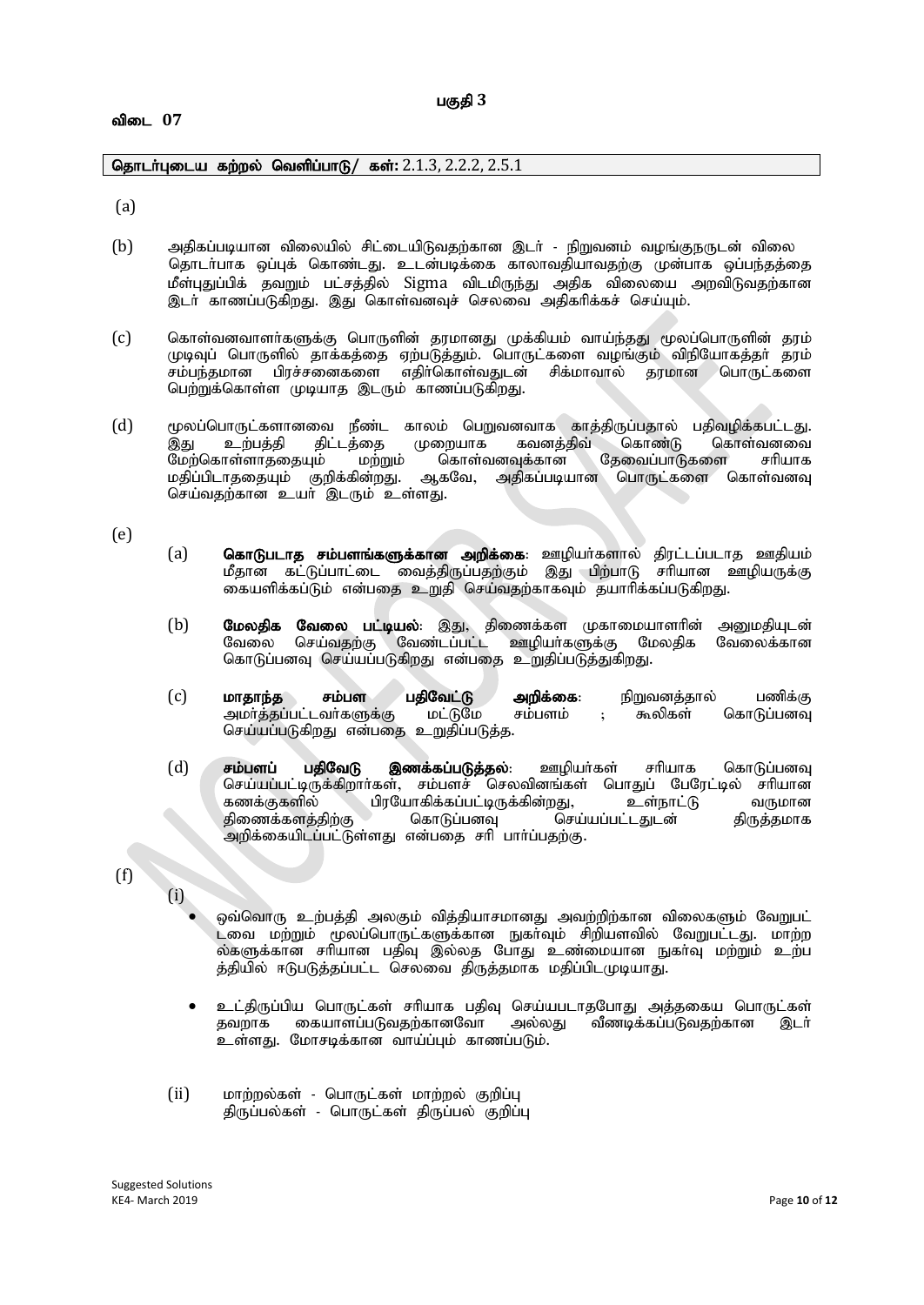- விற்பனைக் கட்டளை விபரங்களை முறைமையினுள் பதிவேற்றும் போது வழுக்கள் ஏற்படாலம். இவை சரியான பொருளை சரியான நேரத்தில் வாடிக்கையாளர்களுக்கு விநியோகிப்பதற்கு முக்கியம் ஆகையால் முறைமையிலுள்ள பதிவு செய்யப்பட்ட தரவின் சரியான தன்மையை சரிபார்த்து உறுதிப்படுத்துவதற்கான செயன்முறை .<br>காணப்பட வேண்டும்.
- இருப்பு மற்றும் கட்டளையிடப்பட்ட அளவு பொருட்கள் கப்பலில் ஏற்றுவதற்கான நேரத்திற்கு கிடைக்கிறதா என்பதை உறுதிப்படுத்த விற்பனைக் கட்டளைகளின் நிலைமையை சரியான நேரத்தில் கண்காணிக்கவும் மற்றும் பொதியிடலுக்காகவும் கப்பலில் ஏற்றவும் விற்பனை கட்டளைகளை அங்கீகரிக்கவும் ஒரு நபர் பொறுப்பில் இருக்க வேண்டும்.
- பொதியிடலிலும் கப்பலில் ஏற்றலிலும் இடம்பெறும் ஏதேனும் வழுக்களை தவிர்க்க, பொதியிடப்பட்ட பொருட்கள் விற்பனை கட்டளைகளுடன் பொருந்துகிறதென்பதை உறுதிப்படுத்த விற்பனை கட்டளைகளில் குறிப்பிடப்பட்ட தேவைப்படும் பொருட்களின் விபரங்களை கப்பலில் ஏற்றவுள்ள பொதியிடும் பட்டியலுடன் ஒப்பிட்டு பார்க்க தேவையேற்படுகிறது.

 $(Gurāsab : 20 1$ ள்ளிகள்)